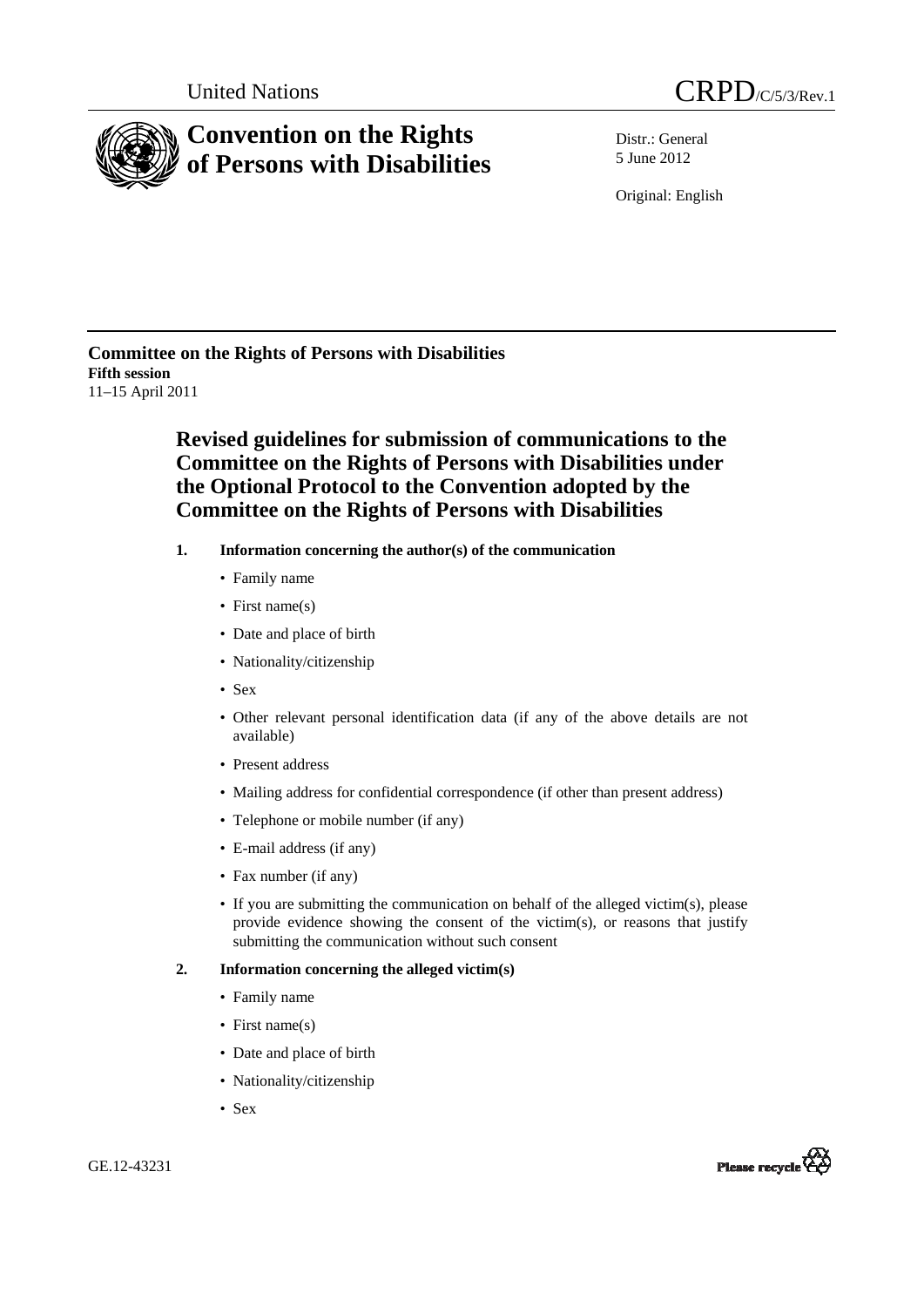- If you consider it appropriate, please indicate whether the alleged victim(s) has a disability and, if so, the nature of their disability
- Other relevant personal identification data (if any of the above details are not available)
- Present address
- Mailing address for confidential correspondence (if other than present address)
- Telephone or mobile number (if any)
- E-mail address (if any)
- Fax number (if any)
- If the communication concerns a group of individuals claiming to be victims, please provide basic information about each individual, in line with the above list

#### **3. Information on the State party concerned**

Name of the State party (country)

# **4**. **Subject matter of the communication**

#### **5. Nature of the alleged violation(s)**

Please provide detailed information to substantiate your claim, including:

- Description of the alleged violation(s), specifying the acts or omissions that prompted the communication.
- Details of the perpetrators of the alleged violation(s).
- Date(s).
- Place(s).
- Insofar as possible, please indicate which provisions of the Convention were allegedly violated. If the communication refers to more than one provision, describe each issue separately.

#### **6. Steps taken to exhaust domestic remedies**

Describe the action taken to exhaust domestic remedies in the State party in which the alleged violation(s) of rights protected under the Convention occurred, such as attempts to obtain legal or administrative redress. Any complaint submitted to the Committee must first have been submitted to the national courts and authorities for consideration.

In particular, please indicate:

- Type(s) of action taken by the alleged victim(s) to exhaust domestic remedies, such as decisions of domestic courts
- Authority or body addressed
- Name of the court hearing the case (if any)
- Date(s)
- Place(s)
- Who initiated the action or sought a solution
- Key points of the final decision of the authority, body or court addressed
- If domestic remedies have not been exhausted, please explain why